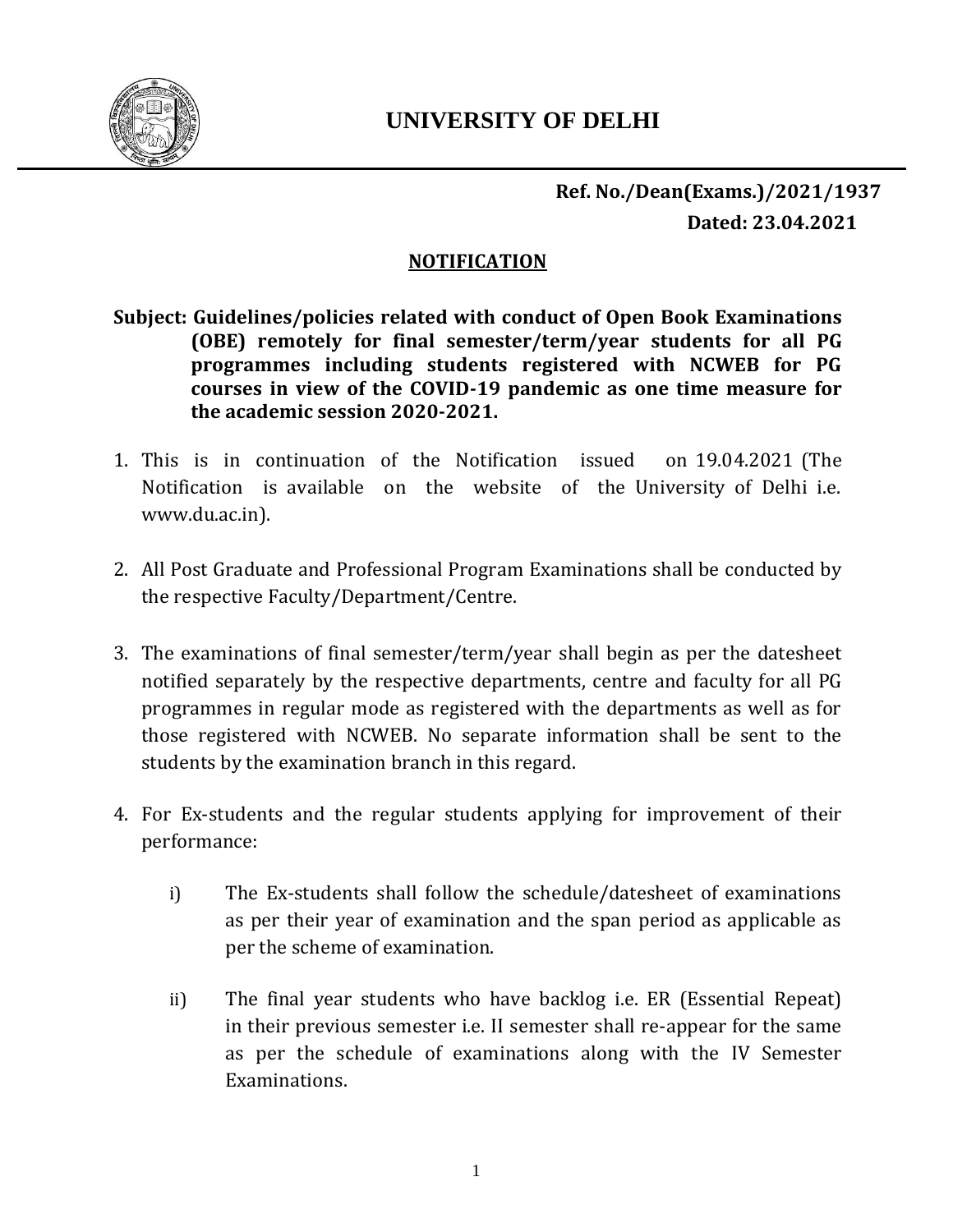- iii) The students who have passed out their final year (IV Semester) Examinations in the year 2020 can only appear for an improvement in their IV semester examinations as per the datesheet/schedule and applicable rules in this regard.
- iv) The students who are in the final year (IV semester) can appear for improvement in papers of II semester only.
- **5.** The Admit Cards shall be available on the University Website before the commencement of examination. The students shall download/print the same and produce whenever required by the Faculty/Department/College. **Students must ensure that the information printed on the admit card is correct (like, Enrollment no, name in Hindi etc) as this information will be used for the printing of degrees. If there is any mistake students must get it corrected through their college/Department.**
- 6. The students are advised to keep abreast of any further information/updates by way of keeping themselves in touch with the concerned Faculty/Department/Centre/ University and their websites. No separate information will be provided to the individual student.
- 7. For disseminating important information to the students, the Faculty/Department/Centre may use its official e-mail/website/SMS services/ Messaging Apps like WhatsApp etc.
- 8. Each Faculty/ Department/Centre shall appoint Nodal Officer/s to facilitate students, and upload the mobile numbers and email ID of the Nodal Officer/s on its website under intimation to the University with whom students can contact, in case of any query during the examination days.
- 9. The respective Faculty/Department/Centre will inform the students well in advance, its official email id which will be used for in sending question papers to the students and the official email id on which the students will be required to upload scanned **PDF/JPEG** of their answer sheets.
- 10.The students shall answer the questions on A4 Size papers. All the sheets should be serially numbered on the top of each page.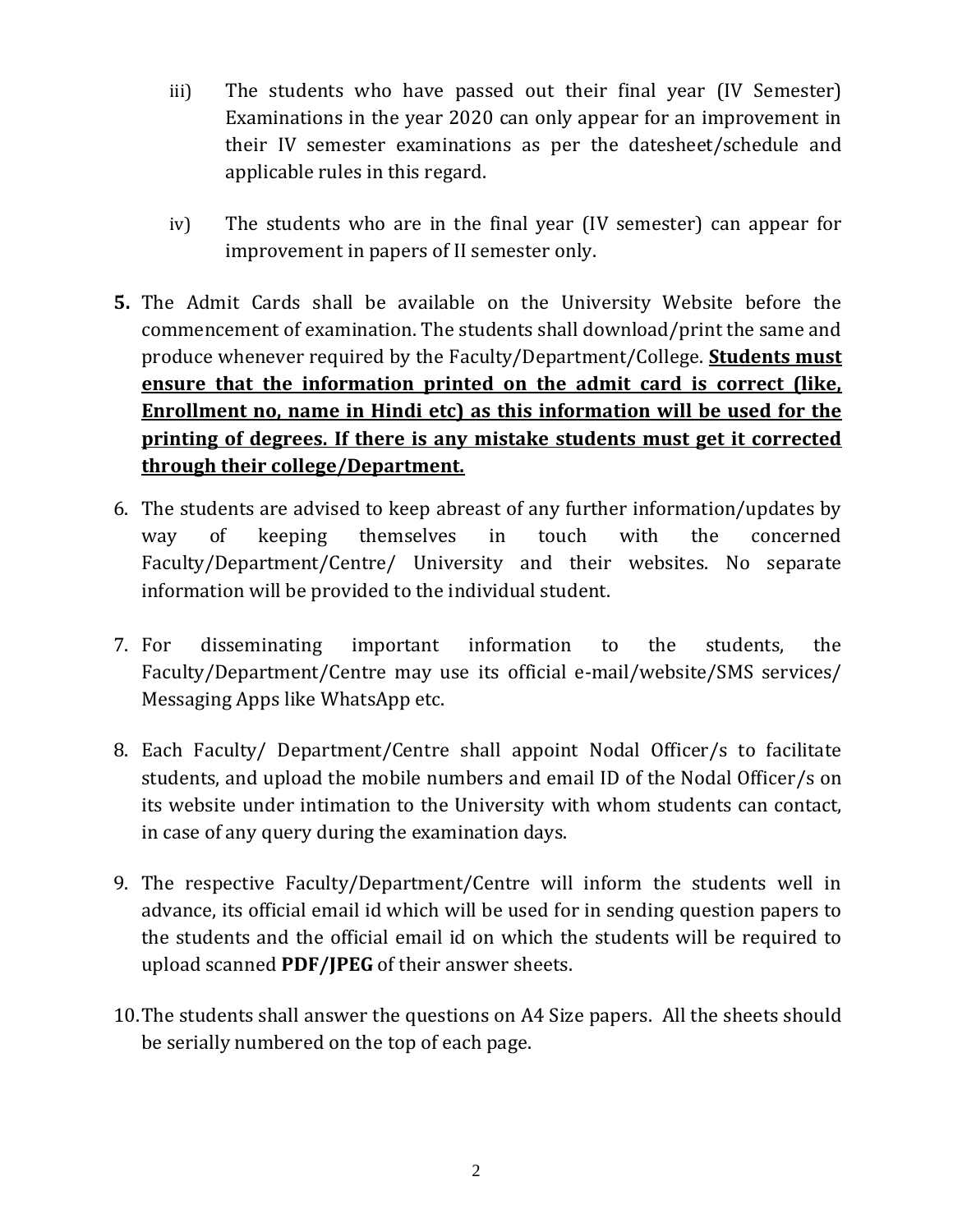**On first page, the students shall write the following details (providing any other personal information like email ID, Mobile No and Name of the College will be treated as unfair means and action will be taken as per University rules):**

- **a. Date and time of examination (DD/MM/YYYY, HRS:Min):**
- **b. Examination Roll Number:**
- **c. Name of the Program i.e. M.A., M.Com., M.Sc. etc:**
- **d. Semester:**
- **e. Unique Paper Code (UPC):**
- **f. Title of the Paper:**
- 11.The duration of the Examination shall be 4 hours. Three hours have been given to the students for answering the questions, and keeping in mind the time factor involved in downloading the question papers, scanning the answer sheets in the **PDF/JPEG** format and uploading the scanned **PDF/JPEG** of the same on the Portal, one hour is kept for these activities.

For students belonging to the Divyaang (PwBD) Category, the duration of each examination shall be 6 hours (for details see the Notification Ref. No. Dean (Exams)/1365 dated 14.03.2021).

**IMPORTANT: In case of poor internet connectivity/any unforeseen technical glitches etc., the student is advised to submit his/her script beyond the specified time period (4 hr) with the documentary evidence to the email ID of the Nodal Officers of the College/Department. The maximum time limit for delayed submission is 30 minutes (documentary evidence of non-submission on the portal must be attached). However, all such cases (email submission) will be examined by the Review Committee, and these answer sheets shall be evaluated based on the decision of the Review and result of such students may be delayed.**

It is to mention that the time of submission of answer sheets shall be recorded by the system. The delayed submissions of answer sheet with exact time of submission shall be sent to Review Committee.

12.Students shall be required to submit an undertaking of not having used any unfair means in taking examination. This undertaking will be submitted by the student at the time of submission of answer sheet. The proforma for the said undertaking shall be made available to the students before/at the time of sending question paper.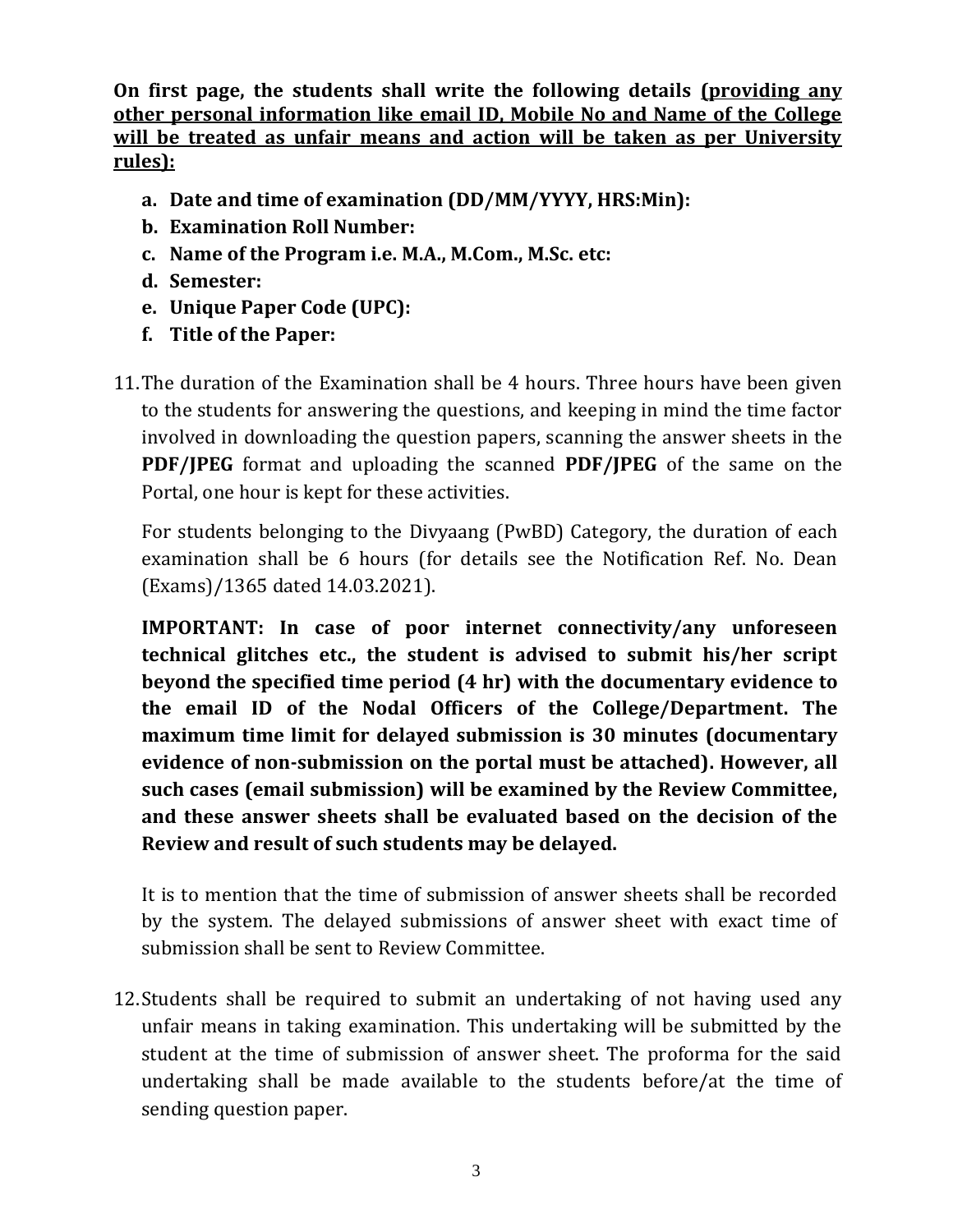13.Students should appear in the examination as per the option filled in the examination form for the mode of examination i.e. "Physical Mode (From the Faculty/Department/Centre)" OR "Remote Mode (From Home)" by using ICT based facilities. Those who have opted the option of writing exam by Physical mode (From Faculty/Department/Centre), will have the choice of writing it through Remote Mode (Home) but not the vice-versa. The College will provide necessary infrastructure in compliance with the MHA, UGC guidelines in view of COVID-19.

## **a. Instructions for the students opting the Remote Mode (Home):**

- (i) The students may write the examination from any location as per his/her convenience.
- (ii) Students shall require laptop/desktop/mobile phone/any other appropriate device with adequate internet connectivity for accessing email, downloading question paper, scanning, and sending the answer sheets on the e-mail provided by the Faculty/Department/Centre.
- (iii) Students should scan the answer sheet question wise/consolidated answer sheet and send the respective **PDF/JPEG** file to the e-mail id provided by the Faculty/Department/Centre in a single e-mail. The file size of each answer should be within the 7 MB limit. Only **PDF/JPEG** format without any password will be accepted.
- (iv) The students who had opted for Remote Mode (Home) shall not be permitted to appear through Physical Mode (College).

## **b. Instructions for the students opting the Physical Mode (Faculty/Department/ Centre):**

- (i) The students shall be required to write the examination at their respective Faculty/Department/Centre according to the seating plan prescribed by the Faculty/Department/Centre.
- (ii) The students shall be provided all the ICT facilities including computer by the Faculty/Department/Centre for downloading the question paper, scanning of answer sheets, and sending e-mail of answer sheets to the e-mail id provided by the Faculty/Department/Centre.